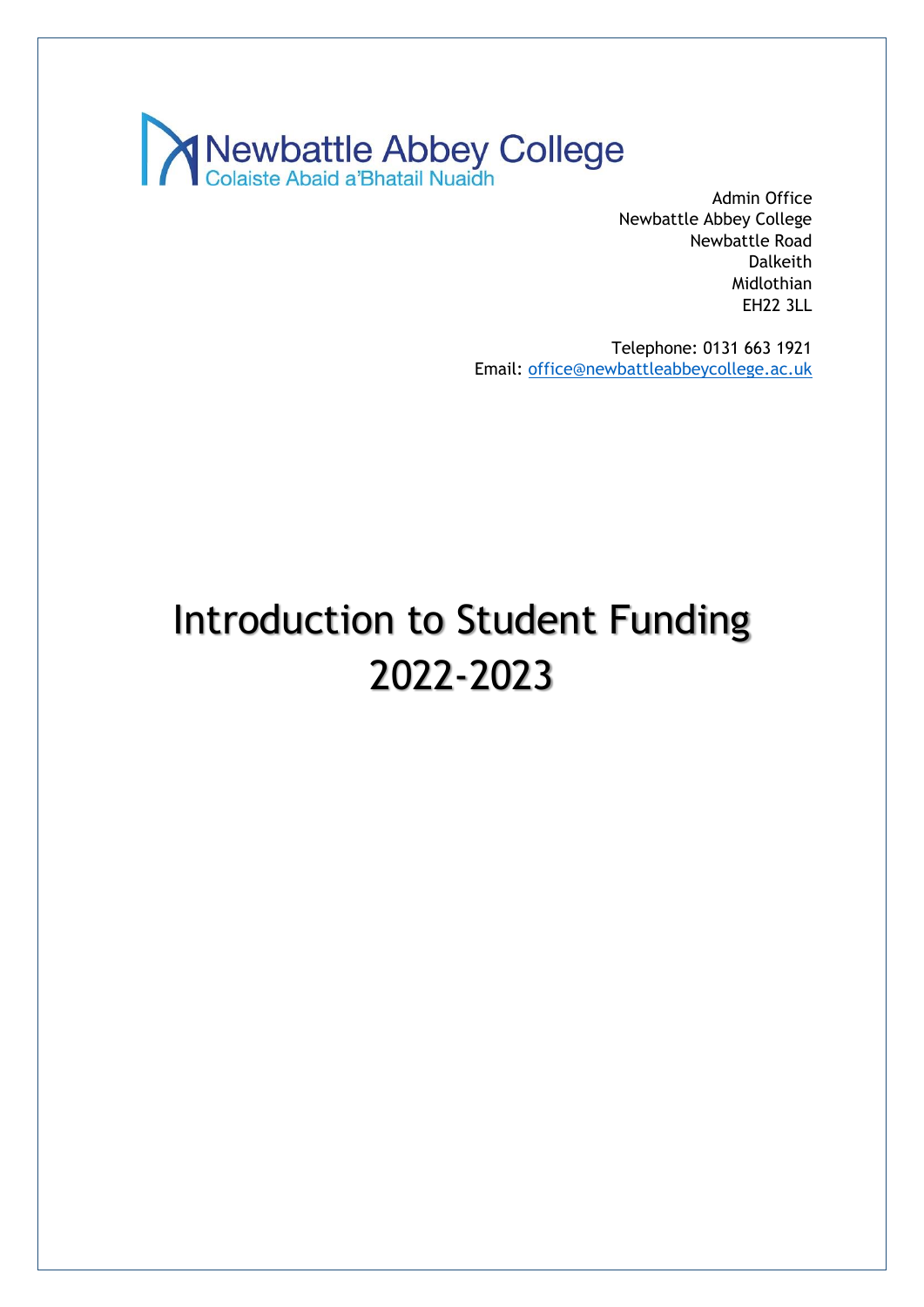# **Section 1 – Application Process**

### **1. Who should complete the Student Funding Application?**

Students starting the following courses should complete this form:

- Access to Higher Education (SWAP) Arts & Social Sciences
- Access to Higher Education (SWAP) Primary Education
- Access to Higher Education (SWAP) Celtic Culture with Gaelic
- National Certificate (NC) Rural Skills
- National Certificate (NC) Arts & Social Sciences
- Preparation for Further Education

If you are studying at HNC/HND level, please contact: Student Awards Agency Scotland (SAAS) [www.saas.gov.uk](http://www.saas.gov.uk/)

### **2. When should I apply?**

A Student Funding Application will be sent out to you once you have accepted an unconditional place at College.

If your application form and evidence is received after the course starts, your payments may be delayed due to the volume of applications. Students are asked to complete and submit their application with supporting documentation as soon as possible.

### **3. Application Closing Dates**

You will receive an acknowledgement email when we receive your application form. If you do not receive an email within 2 weeks of sending your form, please contact us.

It can take up to 6 weeks for your application to be assessed. This is due to the volume of applications received. **Apply early!**

We will only send you an award notice when your application is fully complete. This means we must have all of the information and evidence required.

We will contact you in writing if we require further information or evidence to complete our assessment.

### **4. What to do if your Application is declined?**

Each application is assessed against a clear set of criteria, most of which is set by bodies outside the College such as the Scottish Funding Council or Scottish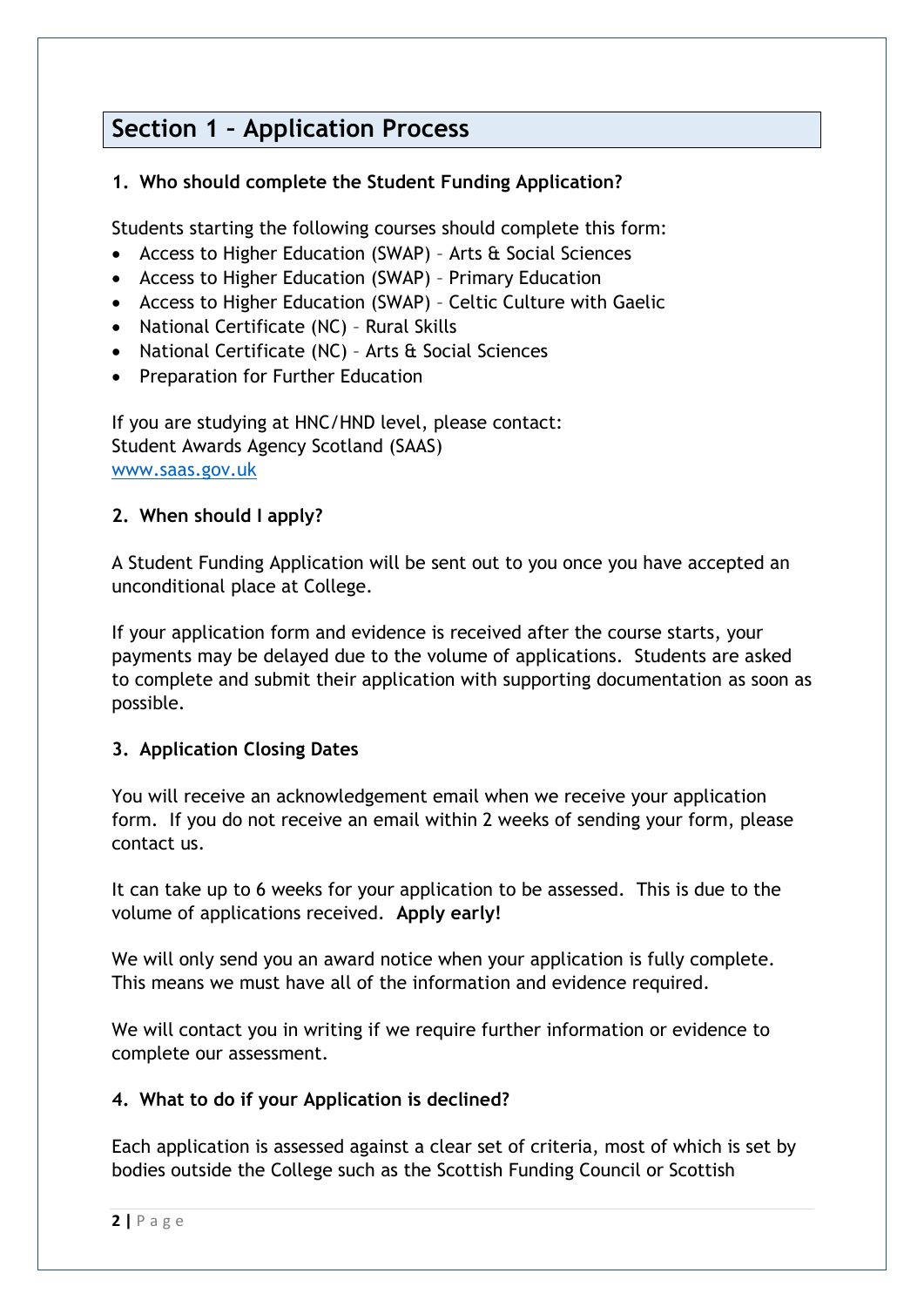Government. If declined, you will receive a letter/email from the College outlining the reason(s).

If your application has been declined, and you do not agree with this decision, you can make a formal appeal against this decision. You should write to:

Business & Resource Manager Newbattle Abbey College Newbattle Road Dalkeith EH22 3LL

Please provide full information about your funding appeal, enclosing any additional documentary evidence to support your claim for funding.

All appeals are fully investigated.

### **5. Funding available/Weekly Maintenance Amounts**

| EMA<br>Students who<br>are aged 16 or<br>17 years of<br>age on the<br>date the<br>course starts<br>(some 18 year<br>olds<br>depending on<br>circumstances) | Parentally<br>Supported<br>$20 - 24$<br>years of age                                           | Self-<br>Supporting<br>25 years of<br>age and<br>above | Personal<br>Allowance if<br>residential | <b>Student</b><br><b>Accommodation</b>      |
|------------------------------------------------------------------------------------------------------------------------------------------------------------|------------------------------------------------------------------------------------------------|--------------------------------------------------------|-----------------------------------------|---------------------------------------------|
| £30.00 per<br>week                                                                                                                                         | £89.42 per<br>week at<br>parental<br>home<br>£113.00 per<br>week away<br>from parental<br>home | £113.00 per<br>week                                    | £33.03 per<br>week                      | £126.12 per<br>week (deducted<br>at source) |

\*\*Students eligible to remain on Universal Credit while attending College will receive £28.00 per week.

\*\*Students under 18 away from parental home will receive £44.92 per week. \*\* If you are currently in care or are a care leaver, you can apply for a Care Experienced Award of £202.50 per week. This is for anyone who has been or is currently in care or from a looked-after background at any stage of their life, no matter how short. This care may have been provided in one of many different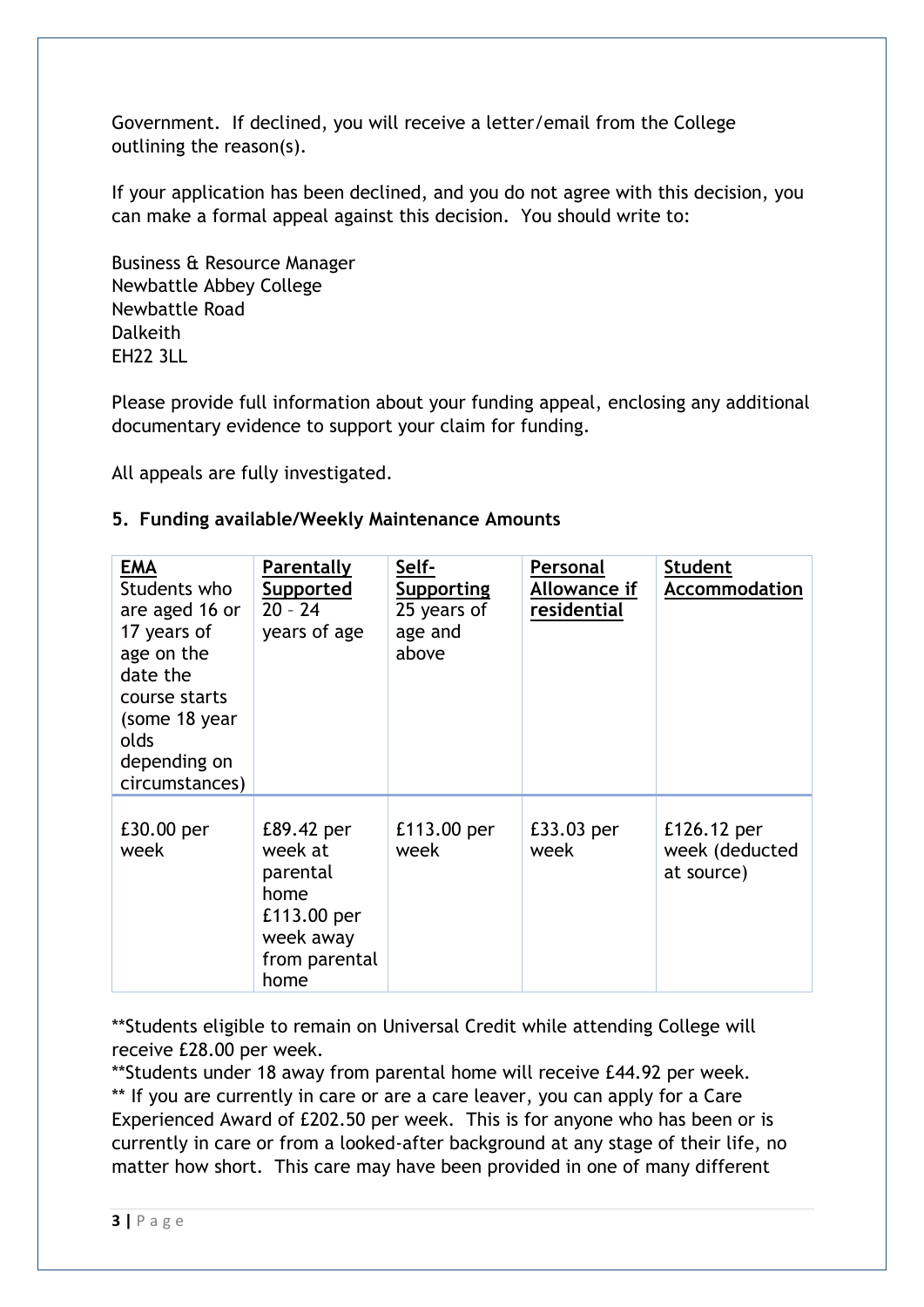settings such as in residential care, foster care, kinship care or looked after at home with a supervision requirement. You will be asked to complete a Care Experience Evidence Form.

\*\* Dependants Allowance £60.80 per week

### **Please contact the Admin Office for further clarification regarding funding available.**

### **6. Previous Study and Finance**

If you have been a full-time student or received funding within the last six years, please contact the Admin Team to find out if there are any restrictions on your eligibility for funding.

### **7. Supporting evidence required**

A document checklist can be found at the end of this document. (Appendix 1).

### **8. Residency**

To be considered as a Scottish home student you must meet **all** of the following three conditions:

- 1. You normally live in Scotland on the first day of the first academic year of your course (usually the 1st August) **AND**
- 2. You have been living in the UK for 3 years before starting your course **AND**
- 3. You are a UK national or have "settled status" (this means you have no restrictions on how long you can stay).

If you do not meet all of these conditions, you may still be eligible for some elements of support if you meet the requirements of one of the other UK residency categories listed:

- You are an EU national, or a family member of an EU national with settled/pre-settled status
- You are a refugee
- You are under humanitarian protection (as a result of a failed application for Asylum)
- You are a migrant worker
- You are a child of a Swiss national; or
- You are a child of a Turkish worker
- You are a Syrian Refugee (Vulnerable Persons Relocation Scheme)
- You must also normally be living in Scotland on the first day of the first academic year of the course.

Further information for EU students can be found **[on the SAAS website](https://www.saas.gov.uk/files/508/saas-residence-conditions-uk-eu-eea-swiss.pdf)**.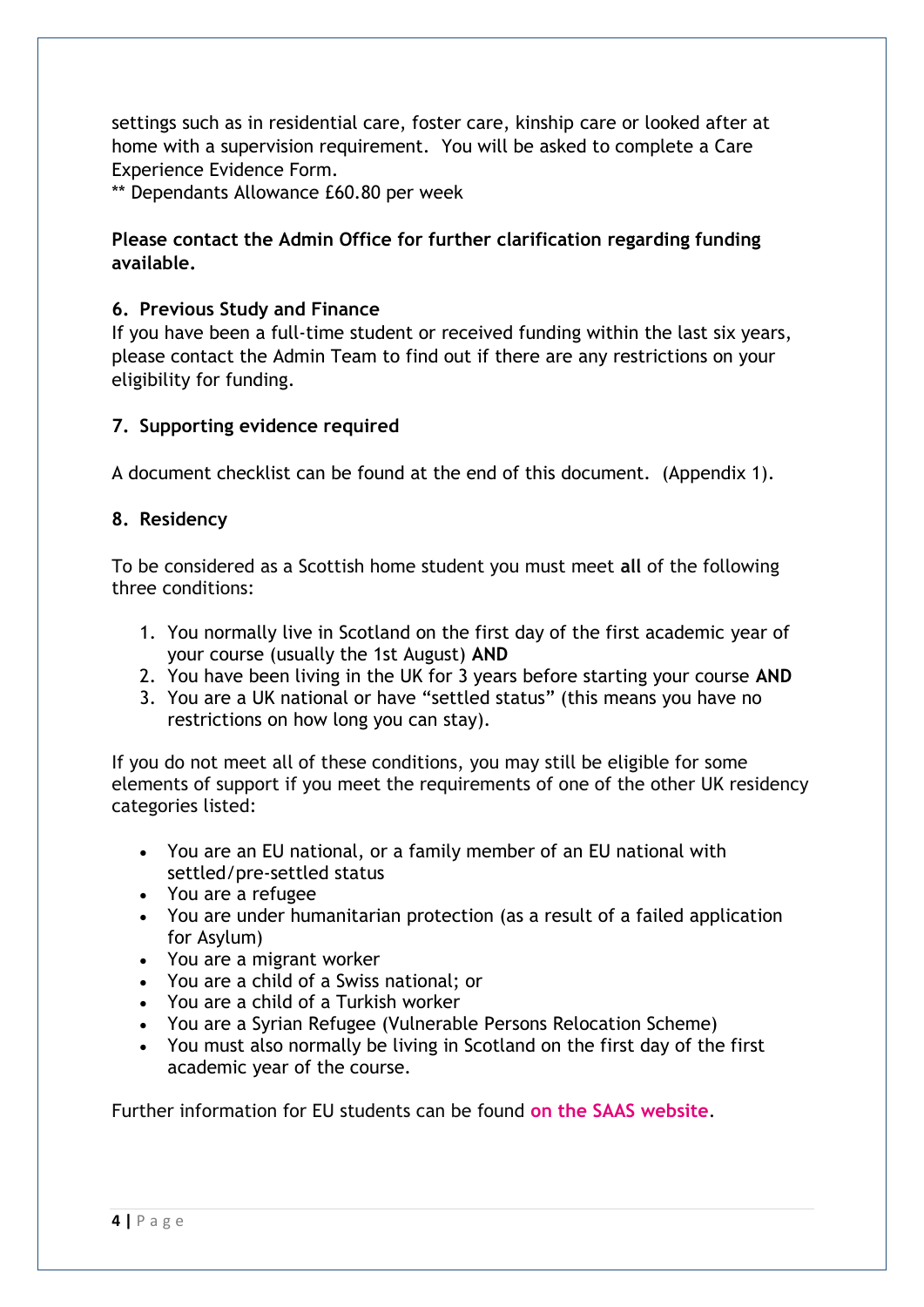If you normally live in Orkney or Shetland you should apply to College for EMA only. You need to apply to your local Islands Authority if you wish to be considered for bursary funding.

Students from England and Wales should apply to their own Local Education Authority and those from Northern Ireland to the Education Authority.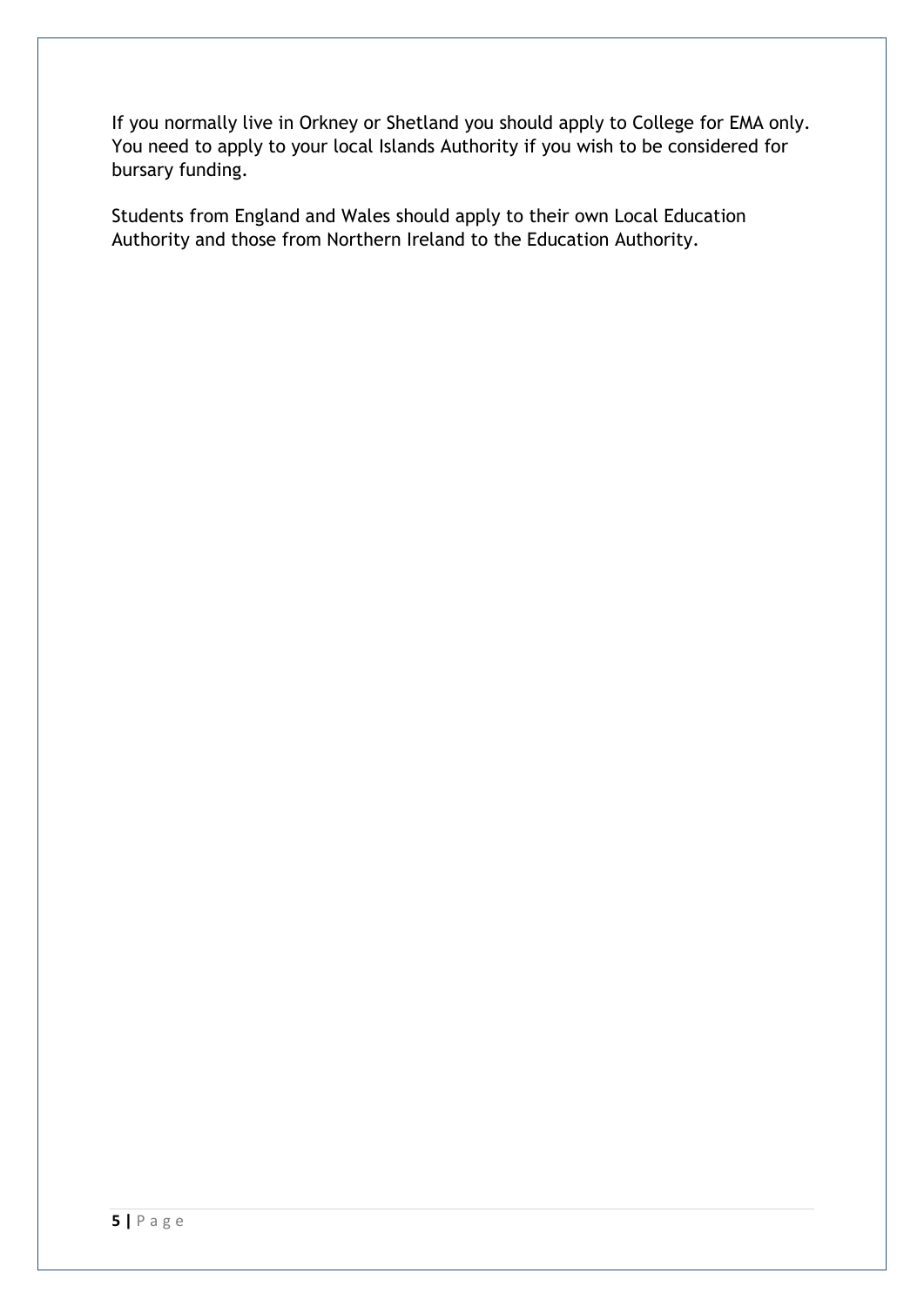### **Section 2 – Types of Funding Available**

### **1. Education Maintenance Allowance (EMA)**

### **Eligibility**

For a young person to receive EMA support they must first meet all of the eligibility criteria. This includes: meeting residency criteria

[http://www.legislation.gov.uk/ssi/2007/156/contents/made;](http://www.legislation.gov.uk/ssi/2007/156/contents/made) having a household income under the EMA income threshold of:

- o £24,421 with no other dependent children in the household
- o £26,884 with other dependent children in the household

And taking part in an eligible course of learning.

### **Course Eligibility**

- A course of school education;
- A course of non-advanced education at home which has been approved by the Education Authority;
- A course of non-advanced education elsewhere under the supervision of the Education Authority, (including Learning Agreements/Action Plans), or
- A course of non advanced education at college

#### **AGE**

Recipients will normally be aged between 16 and 19 (inclusive). However, as with school students, college students and those on Learning Agreements/Action plans and not enrolled in school or college should follow the school intake dates of eligibility to maintain consistency across all recipients. This means some young people may start receiving EMA at the age of 15 years.

The two intakes of eligibility reflect the two school leaving dates in Scotland (set out below). Eligibility for continuing students should be reassessed at the start of each academic year. Young people on Learning Agreements/Action Plans not enrolled at school or college will apply at the point of signing their agreement.

EMA is not available to young people still in compulsory school education.

#### **Autumn Intake**

This will coincide with the start of the academic year following the summer school leaving date (last day of term before the summer holiday). Students who have reached the statutory school leaving age in the May prior to the current academic year will be eligible under this intake (i.e., those students who turn 16 between 1 March and the 30 September of the current year).

#### **Winter Intake**

This will coincide with the start of the term/course following the Christmas holidays. Students who would be eligible to leave school at the winter leaving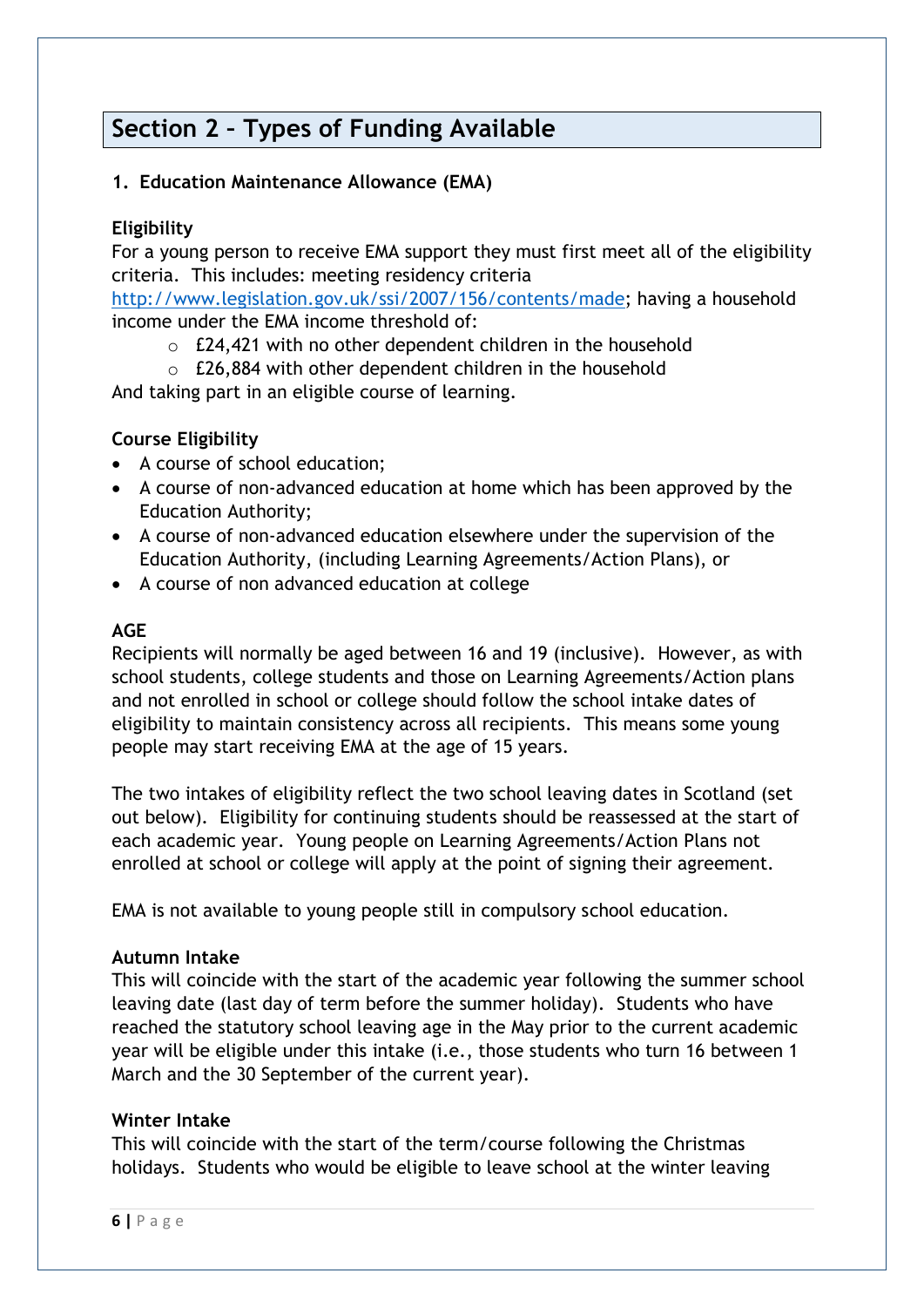date (those whose 16<sup>th</sup> birthday falls between 1 October and the last day in February) become eligible for an EMA from the start of the term following the winter leaving date.

Your EMA payment is paid in arrears directly into your bank account and is dependent on attendance, conduct and progress. You are expected to attend all classes and cover any absences appropriately, each week to be eligible for your EMA payment. No allowance is payable for holiday period. Further information regarding payment dates etc., will be contained in your award letter.

An Individual Learning Agreement will be drawn up which will outline the attendance, progress and conduct requirements. EMA students will also be assessed for a Further Education Bursary award for assistance with travel costs and study materials where applicable.

### **2. Further Education Bursary**

The eligibility rules set out by the Scottish Funding Council that the College has to adhere to are:

A student should only be deemed eligible for an award if all of the following criteria apply:

- They are residentially eligible
- They are beyond their statutory school leaving date and have left school
- They do not currently receive income replacement benefits or alternative funds and are not eligible to receive these during the course
- They have not previously received bursary or SAAS support or equivalent towards their maintenance, study or travel costs. Students who are ineligible due to this receive may still be eligible to receive bursary support.
- They are not adding to or improving an existing advanced level qualification. This is regardless of whether or not the student has received funding for their previous course and if the student possesses a qualification equivalent to SCQF Level 7 (HNC) or above.

Your award may include:

### **Maintenance Allowance**

This is a means tested allowance to cover daily living costs while you attend College. If you are likely to be in receipt of an income replacement benefit while attending college, you will not be awarded a bursary maintenance allowance. This is detailed in the table above marked "Funding Available."

### **Travel**

This allowance is to pay for your travel costs to attend College. You will only be eligible for this allowance if you live more than two miles away from College. The amount you receive is calculated on the cheapest form of public transport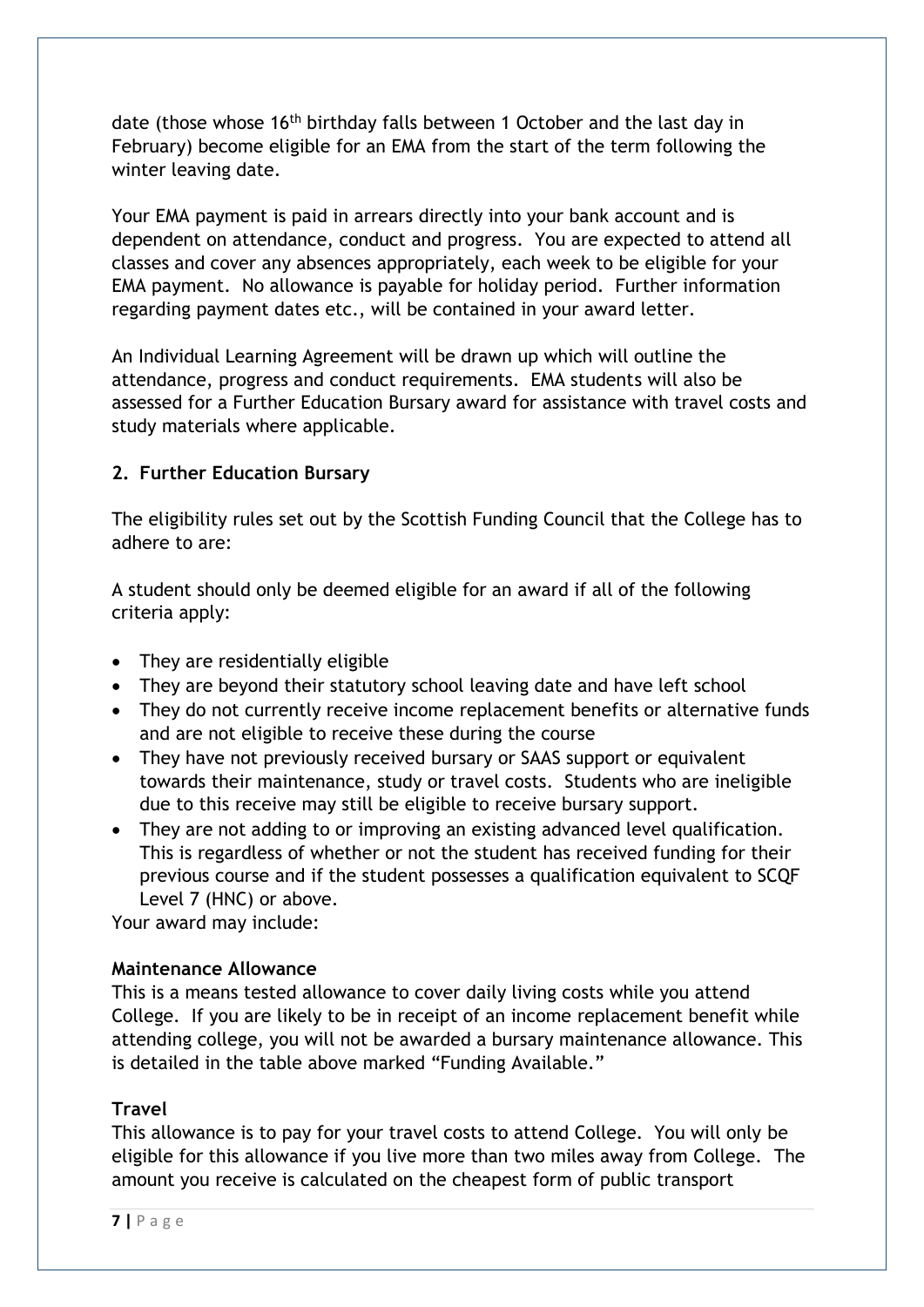available (usually student zonal tickets, First Bus) and will be paid only on the number of days you attend College. Under 22s can apply for free travel.

### **3. Student Assistance Fund**

Students who experience unexpected financial difficulties due to unforeseen circumstances while they are at College may be eligible for assistance from our Discretionary Fund.

### **4. Residential Students**

Students who are residential at College will receive a personal allowance as detailed in the above table marked "Funding Available." However, you are requested to leave the residences during the Winter Break when you will receive a maintenance allowance for two weeks. This will be detailed in your award letter. Your accommodation will be deducted at source.

### **5. Student Information Scotland**

### [www.studentinformation.gov.scot](http://www.studentinformation.gov.scot/)

The Scottish Government's guide to student funding and finance, including a comprehensive funding checker and budget calculator.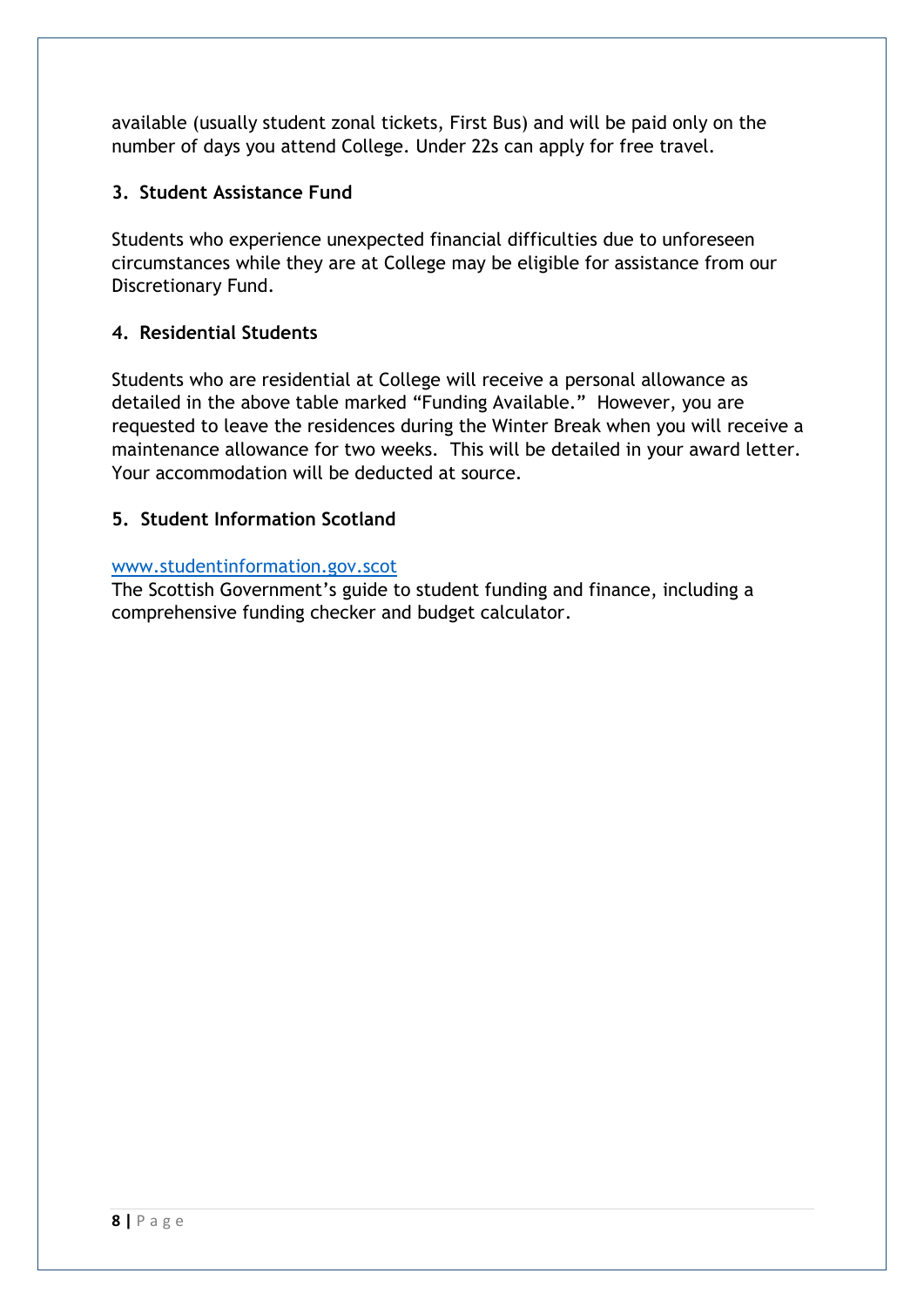### **Section 3 – Award Assessment**

### **1. How will I be told what my award is?**

Once your application has been assessed, the College will notify you of the details. If the award is provisional you will have to bring in additional information. Please retain this so that you know when your payments will be paid and how much you will receive. Also the Department of Work & Pensions will require this information if you submit a claim to them at a later date.

### **2. Means Testing**

Bursary and EMA awards are means tested; as such your income and/or the income of your parent(s) or your partner/spouse will be taken into consideration when assessing your award.

When assessing parental or spouse/partner income, the College will use gross income (earned and unearned) received in the previous tax years (2021-2022 i.e., 6.4.21 – 5.4.22).

### **3. Exemption from Parental Contribution**

A financial assessment based on gross parental income is undertaken for all students under twenty five years of age unless you can evidence independent status to show you are a self-supporting student.

If you are estranged, have no contact (for whatever reason) with parents or in Local Authority Care, you will be required to submit official documentation to support your claim for exemption from a parental assessment. This evidence must be from a reputable source such as a Social Worker, Key Worker or Homeless Persons Unit who can confirm your estrangement.

If you are Care Experienced, a Care Leaver or a Looked After Young Person you will be exempt from a parental assessment. You will be required to complete a Care Experience Evidence Form. If you are currently in receipt of any benefit income, we will take this into consideration when assessing you for your funding award.

#### **4. Student Income**

A financial assessment is also undertaken against your income and your contribution is assessed on the personal income that you receive during the period of your course. Your award will be reduced on a pound for pound basis for unearned income in excess of £21.77 per week. You will be asked to provide evidence of all your income.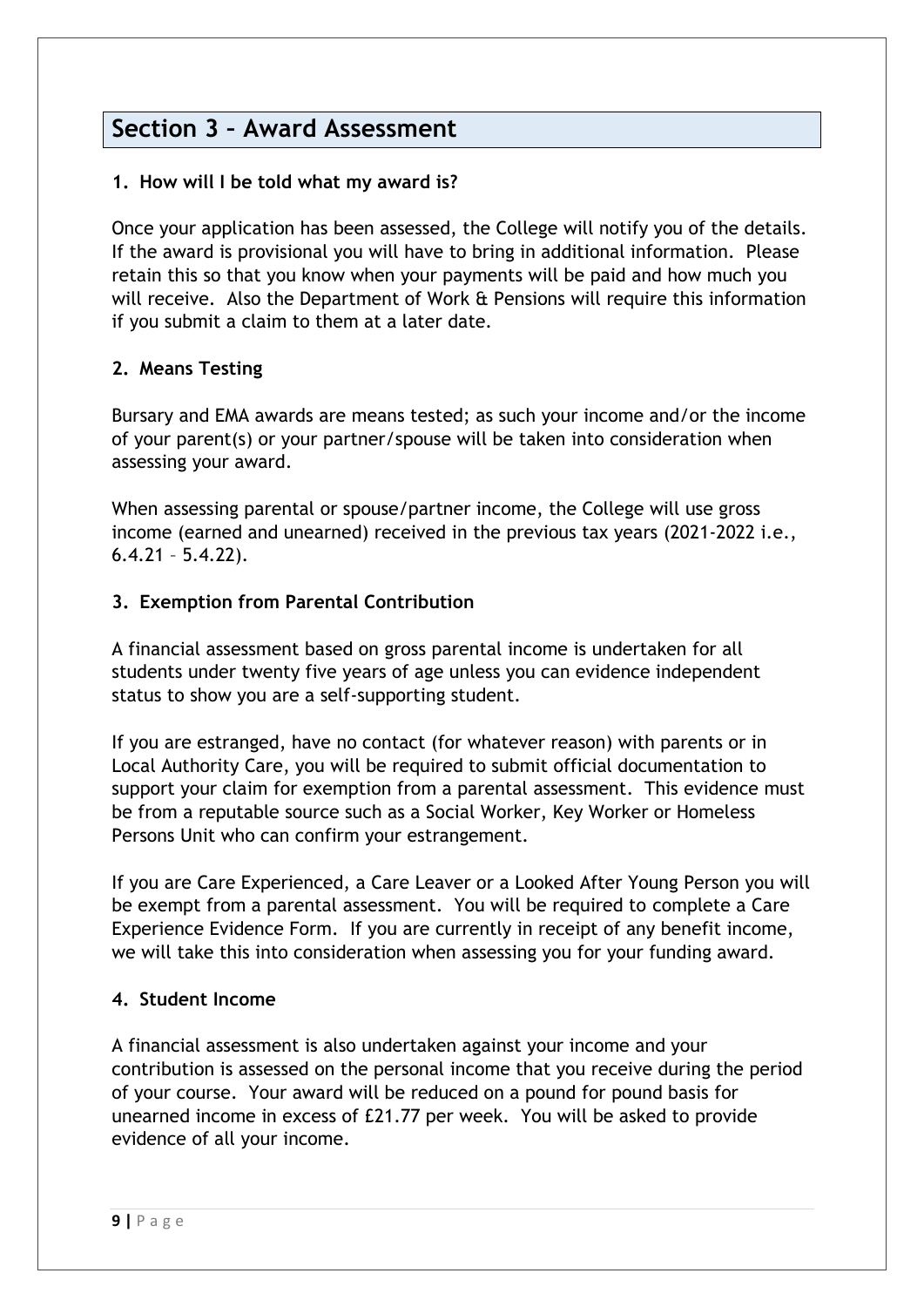### **Section 4 – After funding is awarded and the course has started**

### **1. Change of Circumstances**

If during your time at College your income or personal circumstances change for any reason, you must inform the Admin Team immediately to enable a reassessment of your award. This also includes a change of address.

Failure to do so may result in your application for support being cancelled and action will be taken to recover any money paid to you to which you are not entitled.

### **2. Payments**

Payments are paid into your own or joint bank accounts and are dependent on your attendance, conduct and progress. EMA payments are every two weeks; bursary payments every four weeks. However, due to College holidays and closures this is not always possible. You will be informed of any change in payment date.

### **3. Responsibilities**

You must ensure that you complete all College enrolment procedures. Payment will not be authorised until this is done and your entitlement to support will only start from the date of your enrolment.

Your award is dependent on your attendance, conduct and progress during your time at College for which the award was made. In cases where your conduct and/or progress and/or attendance is unsatisfactory in any given period without any satisfactory explanation, your payments will be suspended. If you withdraw from your course and have been overpaid, you will be required to repay this overpayment.

### **4. Jobseekers and Universal Credits**

As a general rule, full-time students do not qualify for benefits and you must cancel your claim for Jobseekers' Allowance when you enrol on your course and submit your P45 or letter from DWP confirming the benefit end date. Your College payments will stop if you do not submit evidence of benefit end date, if you are no longer entitled to stay on this benefit.

You must check with DWP whether you will be allowed to remain on your benefit as some students are eligible to continue to claim benefits while attending College. Students who can remain on Universal Credits while on their course are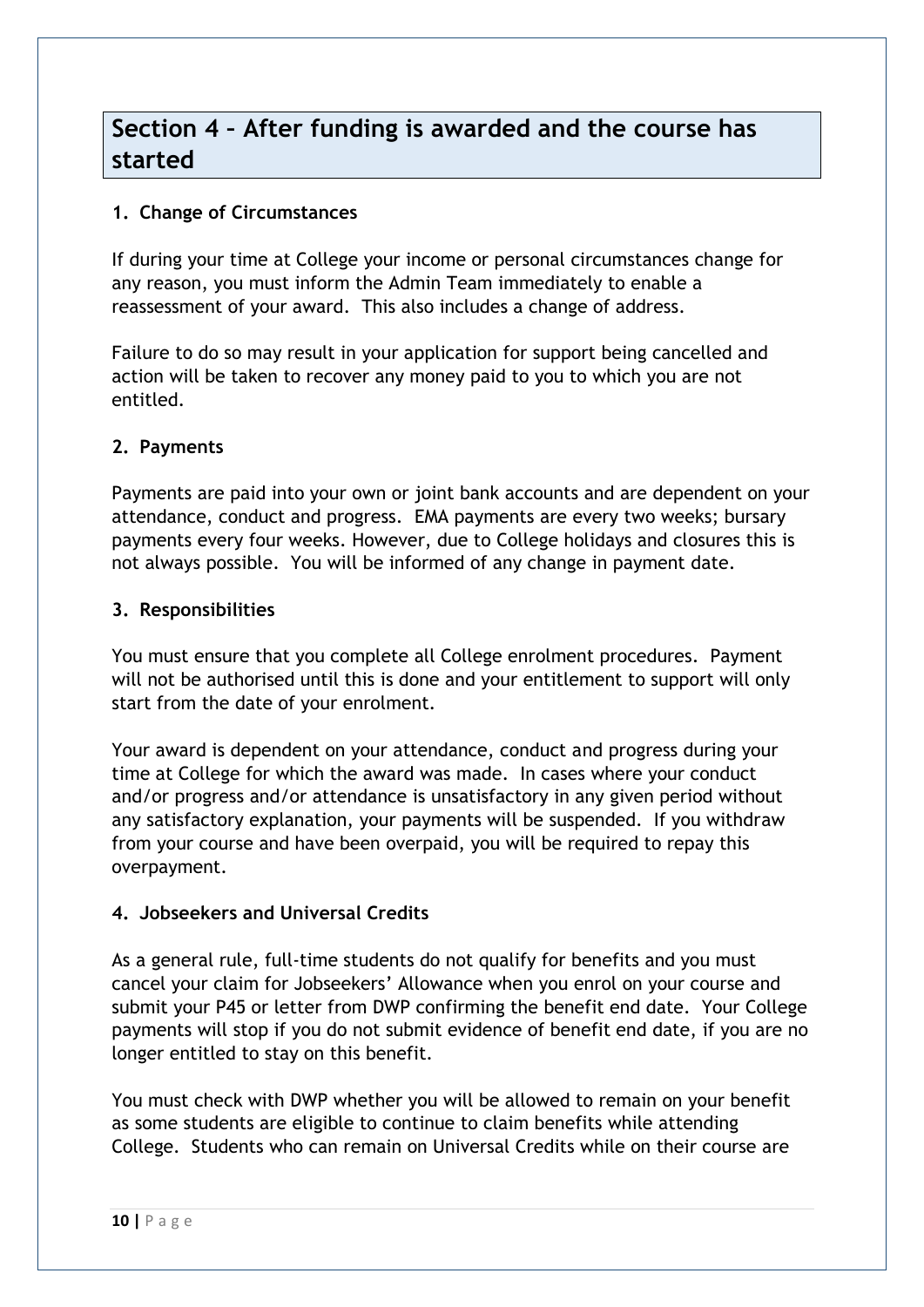eligible for Universal Credit top up bursary – please see above marked "Funding Available."

### **5. Overpayment of Award**

Your award may be revised by the College at any time if:

- You fail to comply with the terms and conditions of the award
- You have omitted to submit any relevant documentation
- You have made a false declaration in your funding application
- An error has been made in calculation of your award

*If you have any questions about student funding, please contact us on the details above.*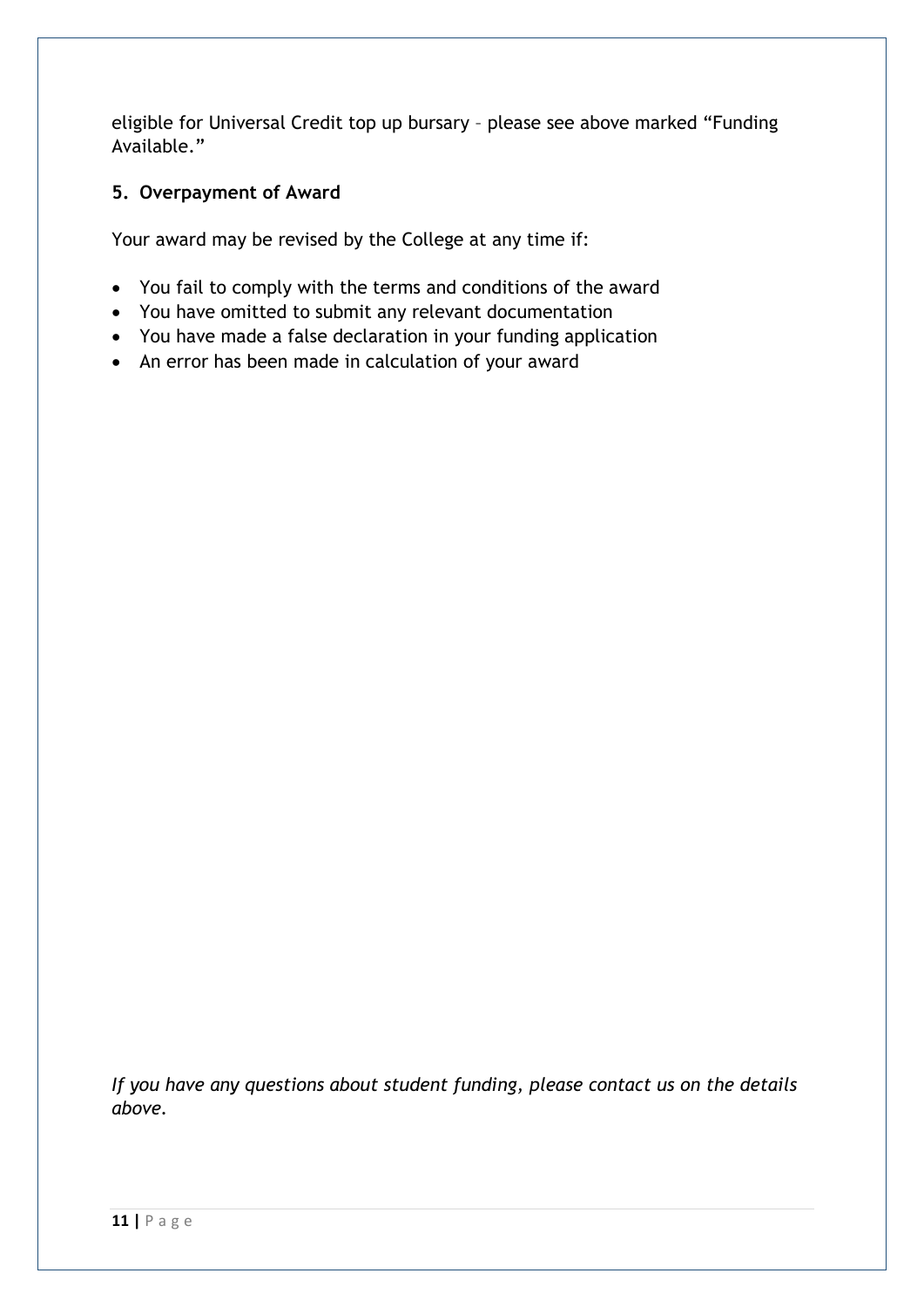### Appendix 1

### **Document Checklist**

Please use to check you have submitted all the necessary evidence to support your funding application. ONLY SUBMIT WHAT IS RELEVANT TO YOU. This list is intended as a guide and may not cover the full range of evidence required. Your award may be delayed if you do not enclose the correct documentary evidence

# **All Students**

(All students must provide one form of identification)

• Birth Certificate or Passport

# **Care Experienced Students**

• A completed Care Experience Evidence Form

# **Parentally Supported Students**

- Evidence of any unearned income
- **Proof of Parental Income:**
- If employed: P60 (2021/2022) or Tax Credit Award Notice (TCAN) (2021/2022)
- If unemployed: DWP Letter of Entitlement (dated within the last 6 months) or Benefits Certificate (attached to Student Funding Application)

### **Proof of Other Dependents**

- Birth certificates of any other dependent children in household
- Evidence of any maintenance payments e.g., CSA letter

# **Applying for Self-Supporting Status**

**Proof of Income:**

• P60's and/or DWP entitlement letters covering 3 full tax years

# **Self Supporting Students**

**Proof of Student Income:**

• Evidence of any unearned income

### **If married or living with a partner:**

- Marriage certificate or proof of co-habitation e.g. Council Tax Notice **Proof of Spouse/Partners Income:**
- If employed: P60 (2021/2022) or Tax Credit Award Notice (TCAN) (2021/2022)
- If self-employed: Accountant Certificate (attached to Student Funding Application)
- If unemployed: DWP Letter of Entitlement (dated within the last 6 months) or Benefits Certificate (attached to Student Funding Application)

### **Proof of Other Dependents**

- Birth certificates of any other dependent children in household
- Evidence of any maintenance payments e.g., CSA Proof of Other Dependents